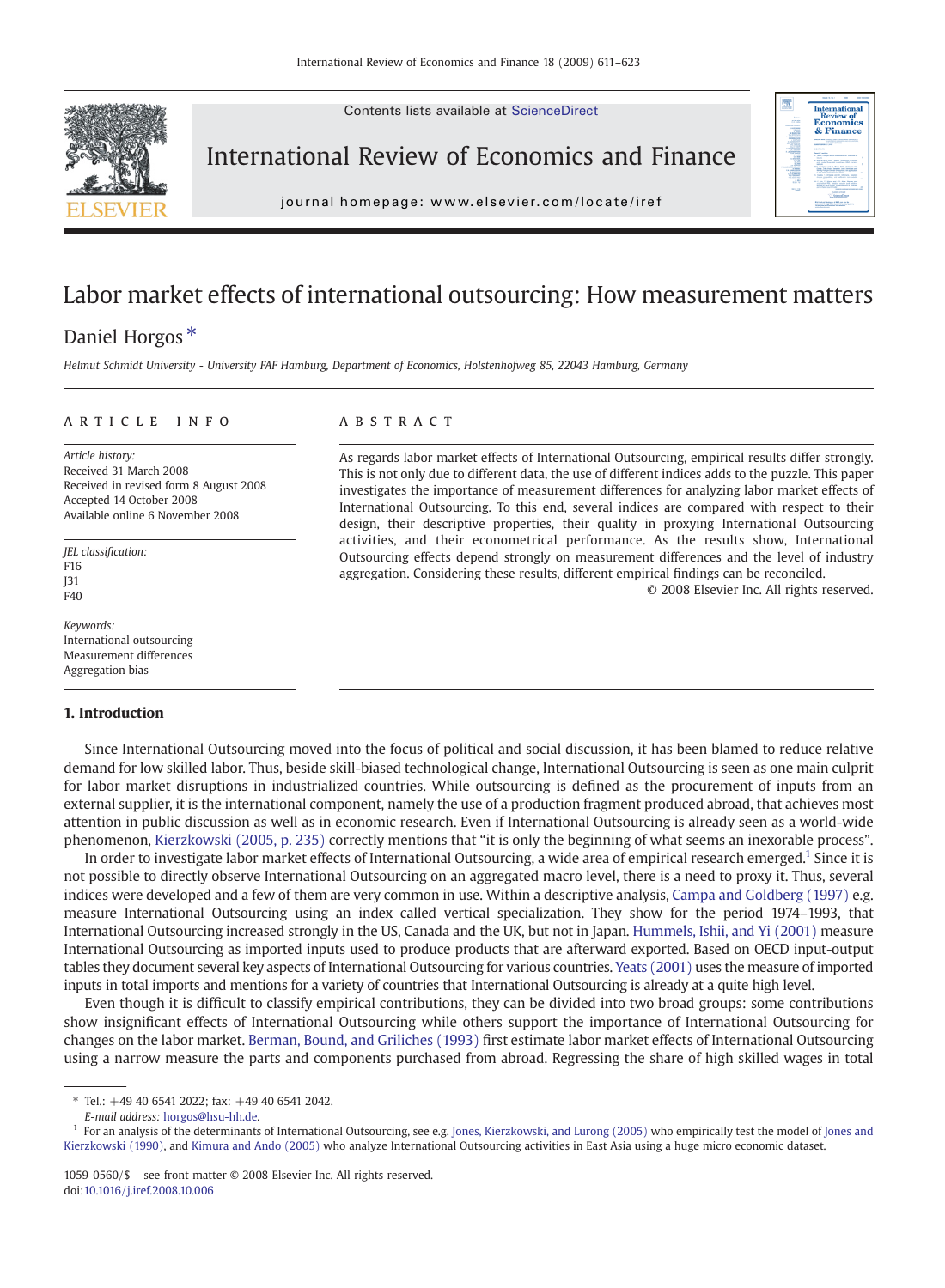### Table 1

Indices used in empirical contributions.

| Contribution                                       | Index                                      | Labor Market Implications                                          |
|----------------------------------------------------|--------------------------------------------|--------------------------------------------------------------------|
| Descriptive contributions                          |                                            |                                                                    |
| Campa and Goldberg (1997)                          | Vertical specialization (VS)               |                                                                    |
| Hummels et al. (2001)                              | Imported inputs to produce exports         |                                                                    |
| <b>Yeats (2001)</b>                                | Imported inputs in total imports (IITM)    |                                                                    |
| Insignificant effects of international outsourcing |                                            |                                                                    |
| Berman et al. (1993)                               | Parts and components purchased from abroad | Skill biased technical change as the main driving force            |
| Amiti and Wei (2004)                               | Imported inputs in total inputs (IITI)     | Service outsourcing no effect on aggregated labor markets          |
| Significant effects of international outsourcing   |                                            |                                                                    |
| Feenstra and Hanson (1996a,b)                      | Imported inputs in total inputs (IITI)     | Increasing relative wages of the high skilled                      |
| Egger and Egger (2002)                             | Imported inputs in total imports (IITM)    | Increasing wages in low wage countries                             |
| Strauss-Kahn (2003)                                | Vertical specialization (VS)               | Decreasing employment of the low skilled in France                 |
| Hijzen et al. (2004)                               | Imported inputs from the same industry     | Decreasing demand for low skilled labor                            |
| Geishecker and Görg (2005, 2008)                   | Imported Inputs in Gross Output (IIGO)     | Wages of low skilled decrease in low skill intensive industries    |
|                                                    |                                            | (vice versa for the high skilled)                                  |
| Hijzen (2007)                                      | Two indices (one narrow and one general)   | Increasing wage inequality (but technological change matters most) |

wages on the components of a quasi-fixed cost function, including their International Outsourcing proxy, they show for the US manufacturing sector that International Outsourcing has only small effects while it is the labor saving technical change that turns out to be the main driving force. [Amiti and Wei \(2004\)](#page--1-0) investigate the role of service outsourcing for the US and the UK showing that it is on a much lower level but increases at a faster pace than material outsourcing in both countries. Using imported inputs in total inputs, they estimate labor market adjustment effects with a standard labor demand equation. As a result they also present only insignificant effects of service outsourcing on job growth in the UK.<sup>2</sup> Thus, they summarize that service outsourcing does not induce a fall in aggregate employment but could lead to overall positive effects since it increases the productivity within industries.

By contrast, [Feenstra and Hanson \(1996a,b, 1999\)](#page--1-0) first present a positive, statistically significant effect of International Outsourcing on the change in the non production wage share of the US manufacturing industry. Using the index imported inputs in total inputs they highlight the importance of International Outsourcing for understanding changes in labor demand and first note that measurement differences can be one crucial point for achieving different results. [Egger and Egger \(2002\)](#page--1-0) examine the effects of International Outsourcing within the involved low-wage countries. As proxy they use i.a. imported inputs in total imports and find a significant positive (negative) effect of imports (exports) on wages in the manufacturing industry. Focusing on the manufacturing sector in France, [Strauss-Kahn \(2003\)](#page--1-0) shows that International Outsourcing contributes significantly to the decline of the share of unskilled workers in employment. She bases her calculations on an index called vertical specialization and, like [Berman et al. \(1993\)](#page--1-0) and [Feenstra and Hanson \(1996b, 1997\),](#page--1-0) estimates labor market effects using a cost share equation of a translog function. [Hijzen, Görg, and Hine \(2004\)](#page--1-0) estimate the effects of International Outsourcing on labor demand in the manufacturing sector in the UK using a very narrow measure inputs in an industry imported from the same industry. As a result they note that International Outsourcing nevertheless has a strong negative effect on the demand of low skilled workers and thus, is an important component in explaining the changing skill structure. [Geishecker and Görg \(2005, 2008\)](#page--1-0) show for the German economy that International Outsourcing may have different adjustment effects for different levels of industry aggregation. As index they use imported inputs in total output. While for the manufacturing sector as a whole, effects of International Outsourcing are not significant, results differ when considering a more disaggregated industry level. Estimating a microeconomic log wage equation they show that, while low skilled workers in the low skill intensive industries experience significant reductions in their real wage, there is no such effect for low skilled workers in the high skill intensive industries. On the other hand, high skilled workers significantly gain from fragmentation only in the high skill intensive industries while the effect on their real wage in the low skill intensive industries is not significant. [Hijzen \(2007\)](#page--1-0) investigates the effects of International Outsourcing and skill biased technical change on factor prices in the UK for the period 1993–1998. Using two indices, a more general and a narrow one, he shows that International Outsourcing effects are significant, however, technological change is the predominant force behind the change in relative wages. As [Egger and Egger \(2005\)](#page--1-0) mention, most of the empirical contributions analyzing International Outsourcing do not control for possible spill over effects between industries. When considering these important features, labor market implications of International Outsourcing are expected to get even magnified. Table 1 highlights the indices used and the effects achieved by summarizing the existing literature.

As this literature review shows, empirical results differ strongly. Some of them support the importance of International Outsourcing for changes in factor prices, others refuse these effects and show that it is the skill biased technical progress that matters most. The use of different indices to proxy International Outsourcing activities adds to the puzzle. Basic presumptions made on the origin of different empirical results are that measurement differences may play a crucial role ([Feenstra & Hanson,](#page--1-0) [1996b](#page--1-0)) and that the level of industry aggregation matters [\(Geishecker & Görg, 2005; Amiti & Wei, 2005](#page--1-0)). This contribution answers both of them. Investigating if measurement differences may be one reason for achieving different empirical results it turns out that

 $^2$  In a companion paper [Amiti and Wei \(2005\)](#page--1-0) show for the US economy that a negative effect occurs when looking at a more disaggregated industry level, but this effect disappears when considering the aggregate.